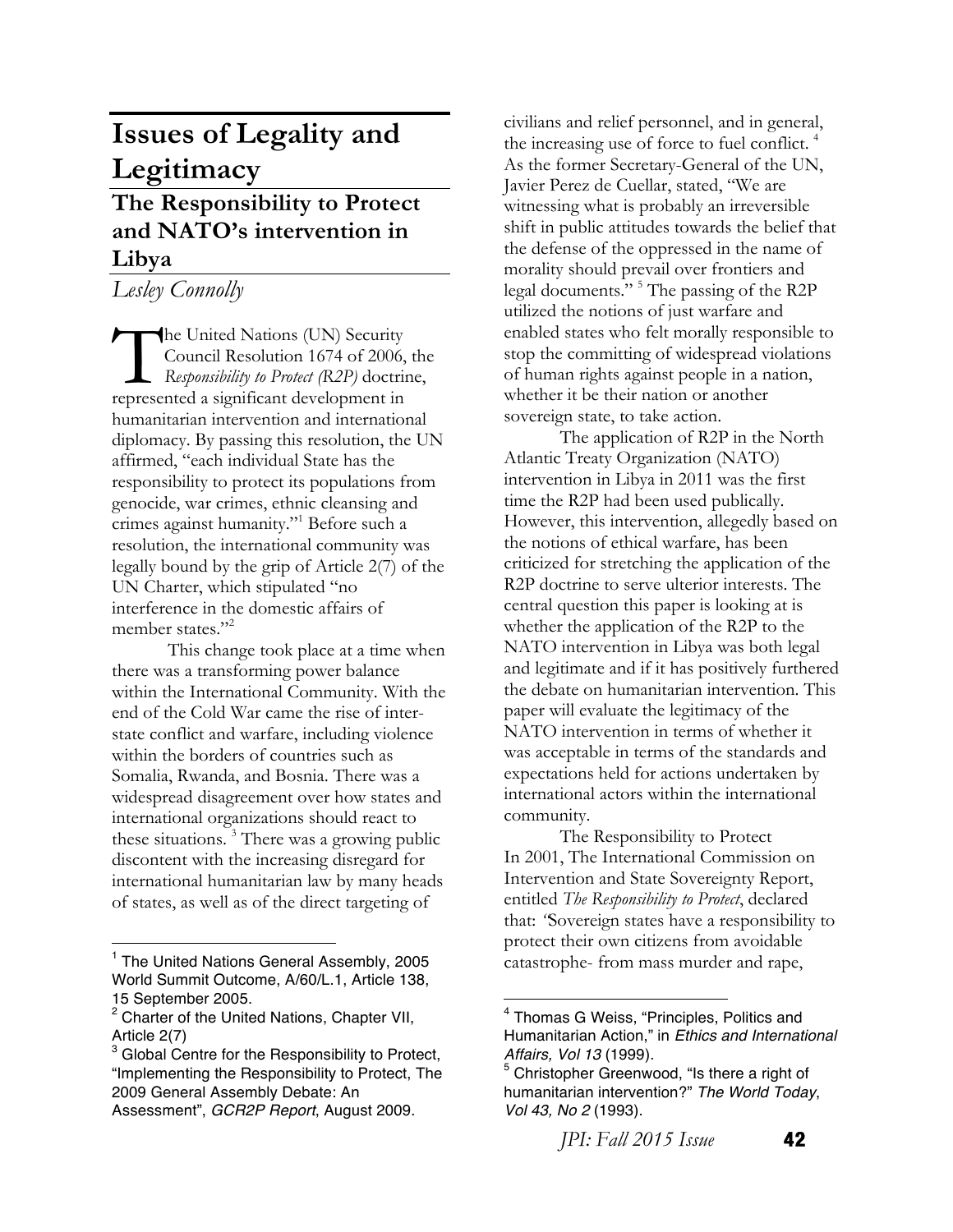from starvation- but that when they are unwilling or unable to do so, that responsibility must be born by the broader community of states." <sup>6</sup>This report emphasized that prevention is the key to avoiding humanitarian disasters, and, with this end in view, it urged states to consider a range of less coercive measures before resorting to force.<sup>7</sup>

Four years later, at the 2005 UN World Summit, the R2P doctrine was adopted by the UN as Security Council Resolution 1674 of 2006. The heads of states and governments unanimously affirmed, "each individual State has the responsibility to protect its populations from genocide, war crimes, ethnic cleansing and crimes against humanity*." 8* They further agreed that the international community should assist states in exercising that responsibility and in building their protection capacities. When a state fails to protect its population from the four specified crimes and violations, it is confirmed that the international community was prepared to take collective action in a timely and decisive manner through the Security Council and in accordance with the Charter of the UN.<sup>9</sup>

There are three pillars to the process of R2P. Pillar I: the protection and responsibility of the State; Pillar II: International assistance and capacity building, and Pillar III: Timely and decisive response.<sup>10</sup> Pillar I refers to a state's responsibility to

 

protect its population and country from genocide, war crimes, crimes against humanity, and ethnic cleansing. Pillar II is the commitment of the international community to assist states in meeting the obligations of protection of its people from genocide, war crimes, and crimes against humanity. It seeks to draw on the cooperation of member states, regional and sub- regional arrangements, civil society and the private sector, as well as on the institutional strengths and comparative advantages of the UN system. Prevention, building on pillars one and two, is a key ingredient for a successful strategy for the responsibility to protect. Pillar III refers to a situation where a state has failed to protect its citizens from mass atrocity and peaceful measures are not working. When this happens, the international community has the responsibility to intervene at first through diplomacy, and then through coercive means but only use military force as a last resort.<sup>11</sup>

The issue of intervention- both humanitarian and military- is a contentious one within the debate over R2P. The R2P doctrine is not merely a new name for humanitarian intervention and is not a sanction for the immediate use of force. Humanitarian intervention is about the right of states to act coercively against others to stop atrocities whereas the R2P doctrine is about protecting civilians. 12 The doctrine endorses the use of force in extreme situations only and there is a set of criteria, drawing from the Just War Theory, which need to be fulfilled. These principles states that there must be:

> Just Cause Threshold must be employed. Military intervention

*JPI: Fall 2015 Issue* **43** 

<sup>6</sup> The Security Council Resolution 1674 of 2006. This mandate reaffirmed the provisions of paragraphs 138 and 139 of the Responsibility to Protect Report.

 $\frac{7}{8}$  The Security Council Resolution 1674 of 2006<br> $\frac{8}{10}$  *Ibid.* 

<sup>&</sup>lt;sup>9</sup> *Ibid.* 10 *Ibid.* Ibid. 10 The three pillars of the responsibility to protect, as stipulated in the Outcome Document of the 2005 United Nations World Summit (A/RES/60/1, paragraphs 138-140) and formulated in the Secretary-General's 2009 Report (A/63/677) on Implementing the Responsibility to Protect.

<sup>&</sup>lt;sup>11</sup> The United Nations General Assembly, 2005 World Summit Outcome, A/60/L.1, Article 138, 15 September 2005.

 $12$  Global Centre for the Responsibility to Protect, "Implementing the Responsibility to Protect, The 2009 General Assembly Debate: An Assessment," *GCR2P Report*, August 2009.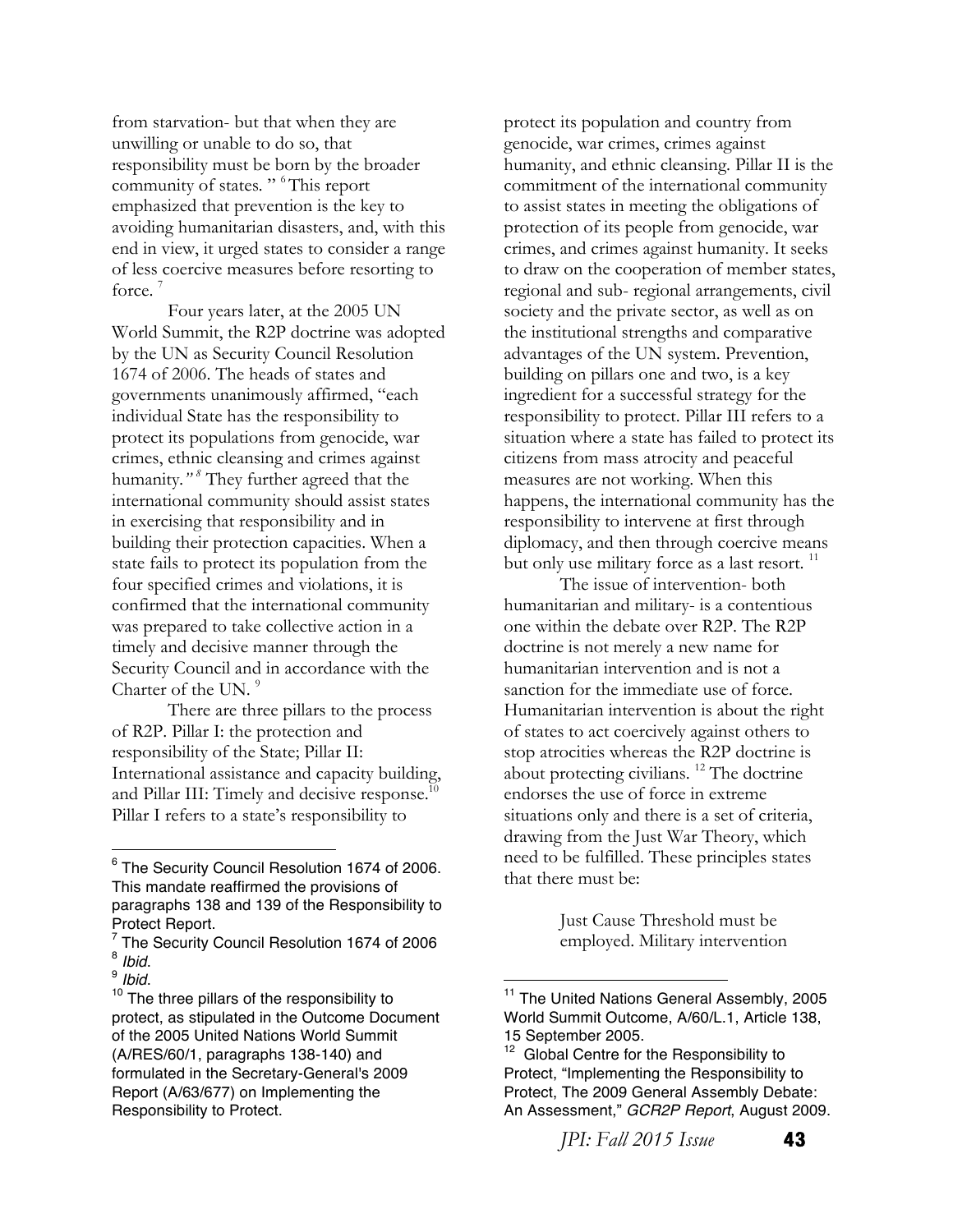should only be undertaken for human protection purposes and is an exceptional and extraordinary measure. To be warranted, there must be serious and irreparable harm occurring to human beings, or imminently likely to occur such as large-scale loss of life and large scale 'ethnic cleansing.' 13

The Precautionary Principles state that intervention must have the purpose of halting or averting human suffering. The use of force must be the last resort. Military intervention can only be justified when every non-military option for the prevention or peaceful resolution of the crisis has been explored, with reasonable grounds for believing that lesser measures would not succeed. Lastly, proportional means must be employed. The scale, duration, and intensity of the planned military intervention should be the minimum necessary to secure the defined human protection objective.<sup>14</sup>

> The Right Authority must endorse the intervention and the Security Council is the supreme body to authorize and authorization should in all cases be sought prior to any military intervention action being carried out.<sup>15</sup>

However, when the R2P was passed these criteria were not formalized as part of the doctrine and therefore, at present, the official guideline to justify military intervention is that the use of force should only be used in the most extreme cases. 16 However, the United Nations Charter does stipulate guidelines on the use of force and military intervention.

 

Article 2(4) of the United Nations Charter establishes that states should not use or threaten force against other states: "All members shall refrain in their international relations from the threat or use of force against the territorial integrity or political independence of any state, or in any other manner inconsistent with the Purposes of the United Nations." *<sup>17</sup>* There are some exceptions to this provided in Chapter VII Articles 39 and 51, which state that the collective use of force is allowed, and is controlled entirely by the UN Security Council and should only be used in Selfdefense - in response to an attack.<sup>18</sup>

The use of force in the NATO intervention in Libya was the first application of the R2P doctrine, but has been very contentiously viewed. The main issue of contention is that the application of R2P was seen, by the international community, as being stretched to justify the use of force when other means had not been ruled out.

The military intervention in Libya The 2011 Libyan Civil War was an armed conflict in the North African country of Libya, between Colonel Muammar Gaddafi and the liberation forces. The conflict officially started on February 15, 2011 with approximately 200 people demonstrating in front of the policy headquarters in Benghazi following the arrest of human-rights activist Fathi Terbil. The protest grew to 800 and was eventually violently broken-up by the police. This was the start of what turned into a nationwide revolution to oust the Gaddafi government.

On February 26, 2011, days after the first attack on Bengazi by the Gaddafi forces, the UN passed UN Security Council Resolution 1970 which invoked that ''the Libyan authorities [had the] responsibility to protect its population*"*, condemned the

 

*JPI: Fall 2015 Issue* **44** 

<sup>13</sup> *The Responsibility to Protect*, 2001, Report from the International Commission on Intervention and State Sovereignty.<br><sup>14</sup> Ibid.

<sup>14</sup>*Ibid*. <sup>15</sup>*Ibid.*

<sup>16</sup> Gareth Evans, "UN targets Libya with pinpoint accuracy," *The National Times,* March 24, 2011.

Charter of the United Nations, Chapter I, Article 2(4)

Charter of the United Nations, Chapter VII, Article 36 & Article 51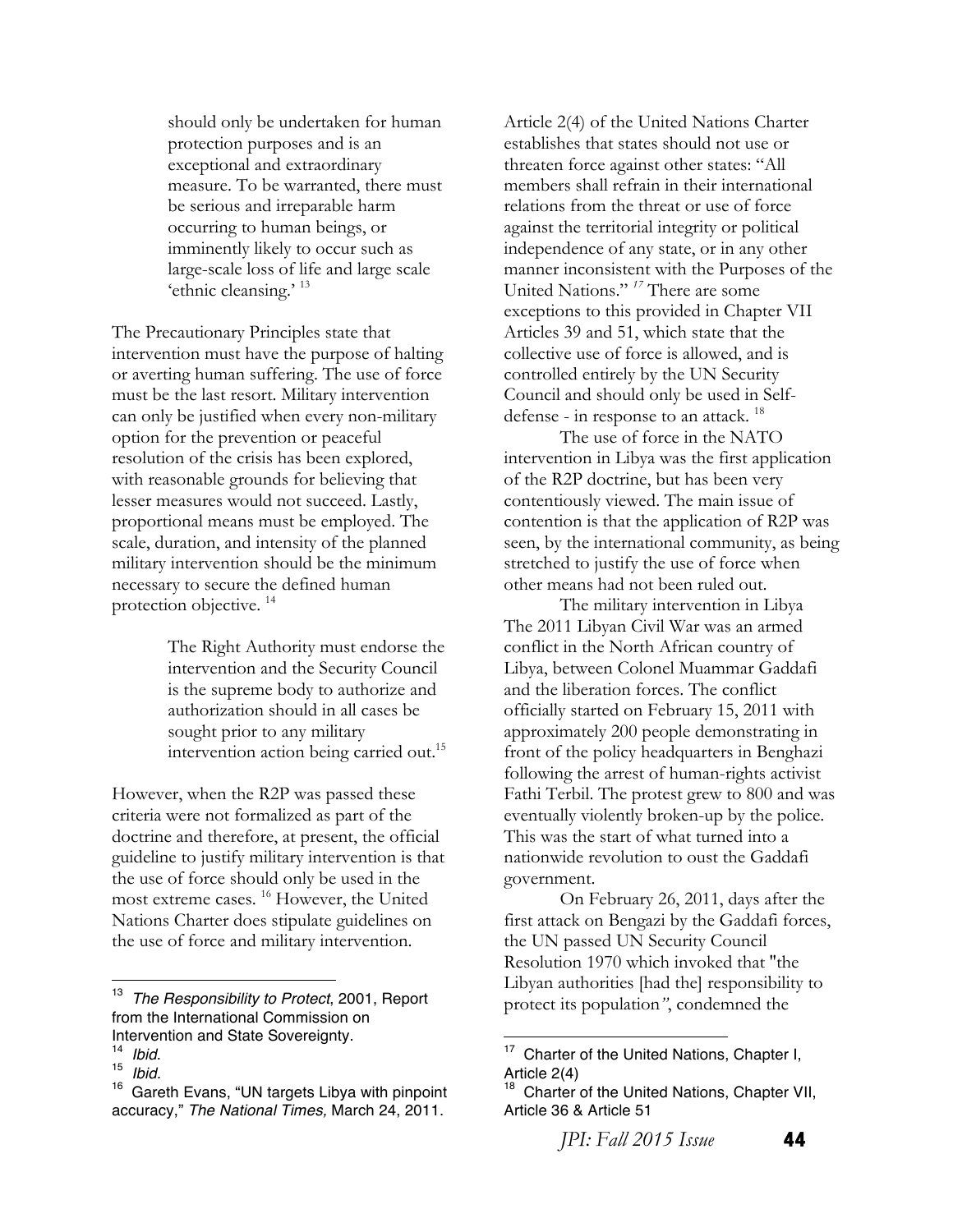violence against civilians, demanded it to end, and enforced sanctions, an arms embargo, and the threat of International Criminal Court prosecution for crimes against humanity upon the Gaddafi regime.<sup>19</sup>

On March 12, the Arab League met with the UN and asked them to pass a 'no-flyzone' over Libya and recognize the rebel movement as the legitimate government in the country, as an attempt to try to stop the violence and attacks on civilians. The Arab League hoped the move would increase the pressure on the United States and European nations to act in response to the conflict that had erupted in the country.  $^{20}$  As a result of this call for help, on March 17, 2011, the UN Security Council passed UN Security Council Resolution 1973. The resolution was adopted under Chapter VII of the UN Charter, and demanded the immediate establishment of a ceasefire in Libya and a complete end to the violence and attacks against civilians. Originally the resolution imposed a no-fly zone $^{21}$  over Libya, strengthened the arms embargo already placed upon the country, imposed a ban on all Libyan-designated flights, imposed an asset freeze on assets owned by Libyan authorities, and established a panel of experts to monitor and promote sanctions implementation. However, the United States of America (USA) refused to ratify the resolution until it went further than just a 'no-fly-zone' alone, and only ratified the resolution once it included the clause *"*all

<sup>19</sup> Global Centre for the Responsibility to Protect, "Implementing the Responsibility to Protect, The 2009 General Assembly Debate: An Assessment", *GCR2P Report*, August 2009. <sup>20</sup> Richard Leiby and Muhammad Mansour, "Arab League asks U.N. for no-fly zone over Libya", *The Washington Post,* March 12, 2011.  $21$  A No-Fly Zone is an area in which aircrafts are not permitted to fly. Such zones are usually set up in a military context and usually prohibit military aircrafts of a belligerent nation from operating in the region.

 

necessary measures to protect civilians and civilian-populated areas*.*" 22

On March 19, 2011, a multi-state coalition implemented this resolution with the start of a military operation in Libya. This coalition was initially made up of primarily UK and French forces with the command shared with the USA. However, it soon expanded to include 19 states, among them Belgium, Canada, and Spain. NATO took control of the embargo on March 23, 2011, named *Operation Unified Protector.* This decision was taken after a meeting of NATO members to resolve the disagreements over whether military action should include attacks on ground forces. The decision of using NATO created a two-leveled power structure overseeing the military operations. A NATOled committee was in charge over politically overseeing the situation, whilst NATO alone was responsibility for the military action.<sup>23</sup>

The NATO military intervention included patrolling the skies over northern Libya, which would limit, if not completely eliminate, the regime's ability to employ airpower against its population. Air-to-air missions included executing combat air patrols to counter Libyan air force assets. The exact number of serviceable aircraft is unknown, but the general assessment was that most were in various stages of disrepair.<sup>24</sup> It was questioned, by the international community, whether to institute a 'no-drivezone', however, it was felt that it would be too hard to identify who was part of the pro-Gaddafi regime and who was against it, thus it was not used.<sup>25</sup>

As of March 31, 2011, the intervention encompassed all international operations in

<sup>&</sup>lt;sup>22</sup> CBS News, "CF-18 jets to help enforce Libya no-fly zone', *CBC News Online,* March 17, 2011. Jason Hanover and Jeffrey White, "U.S. and NATO Intervention in Libya: Options, Risks, and Benefits", *The Washington Institute,* February 28, 2011.

<sup>24</sup>*Ibid*. <sup>25</sup>*Ibid*.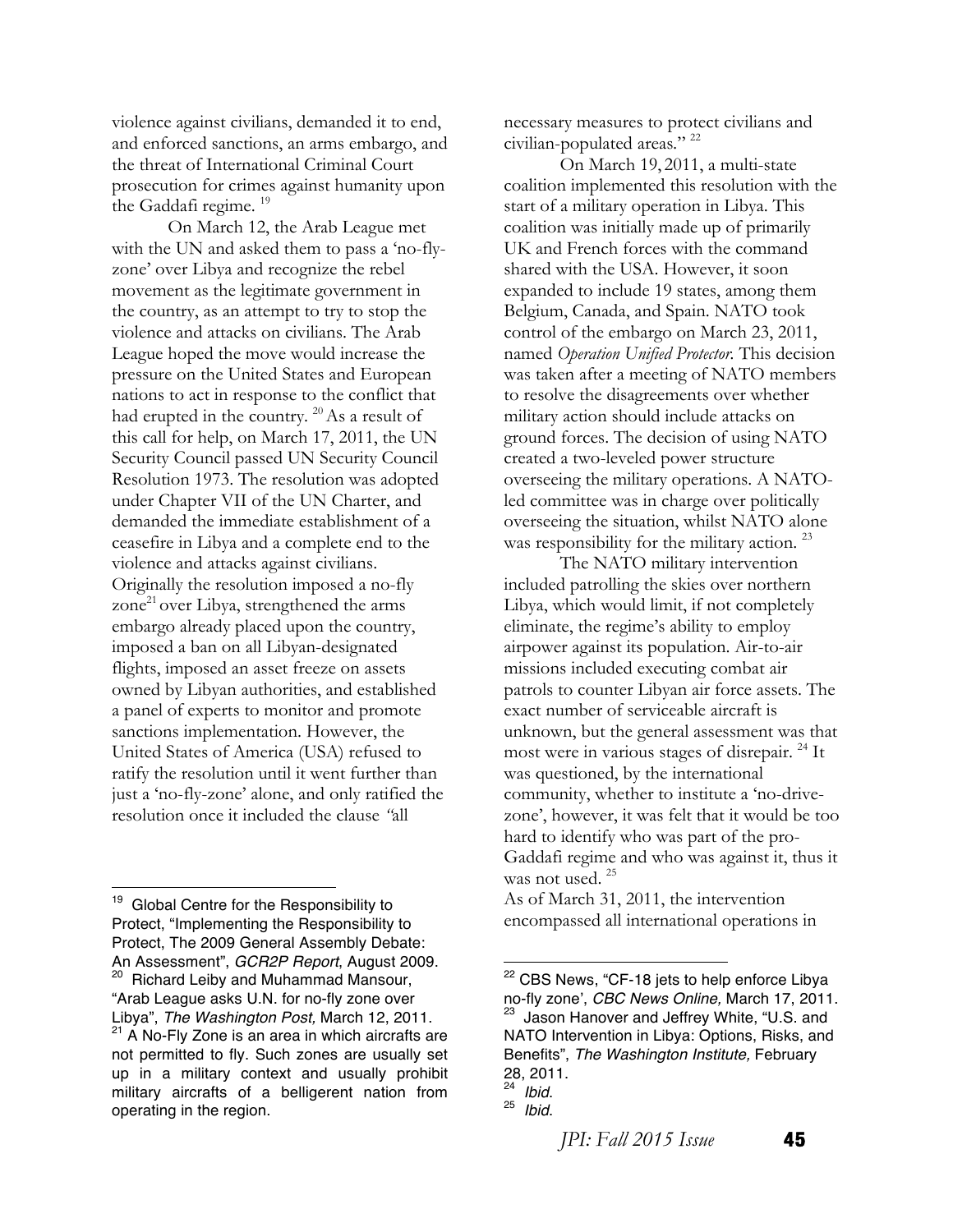the country. NATO support was vital to the rebels' victory over the forces loyal to Gaddafi. The operation officially ended on October 31, 2011, after the rebel leaders, formalized in the National Transitional Council, declared Gaddafi dead on October 20, 2011 and Libya was officially liberated on October 23, 2011.

The legality and legitimacy surrounding the application of R2P in Libya

This section will unpack the intervention in terms of what was stipulated in the UN Resolution 1973, the principles of the R2P, and the guidelines within the UN Charter for the Use of Force looking at both the legality and legitimacy of the actions. In terms of the legality of the intervention, this paper evaluates to what extent it upholds UN Resolution 1973, what is dictated by the R2P, as well as what is upheld by the UN Charter. This is a relatively straightforward application of the facts behind the NATO intervention and the laws in place.

The question of legitimacy is much more challenging to define and measure. John Locke defines legitimacy in his Second Treatise of Government in 1689 as a type of authority that is wanted, chosen, and seen as right in the eyes of the people of that country. <sup>26</sup> However, in regards to humanitarian intervention, the same definition of legitimacy does not necessarily apply. In regards to humanitarian legitimacy, there is a dominant discourse among humanitarian actors of what is considered correct. One could even say that the Code of Conduct for the International Red Cross and the Red Crescent Movement and the NGOs Disaster Relief could be considered the dominant code of humanitarian legitimacy. Not every NGO has signed this code, however, the principles it embodies are considered plausible, important, and not deeply controversial.<sup>27</sup> The difficulty

 

is that the notion of legitimacy is an evolving and changing dimension and it changes depending on the situation one is in, therefore often an organization has to define what is legitimate in that situation specifically.

### **THE RESPONSIBILITY TO PROTECT**

The *Responsibility to Protect* stipulates that when "national authorities manifestly [fail] to protect their populations from genocide, war crimes, ethnic cleansing and crimes against humanity,"  $28$  the international community should step in, and this is, in theory, what the NATO-driven intervention did. However, when we unpack the criteria for intervention, we find more challenges to the legality and legitimacy within this application.

#### *Just Cause Threshold*

The just cause threshold stipulates that military intervention should only be undertaken for human protection purposes and is to be used only in exceptional and extraordinary measures. To be warranted, there must be serious and irreparable harm occurring to human beings, or imminently likely to occur such as large-scale loss of life and large scale ethnic cleansing. 29 In the case of Libya, there is no contention that the Libyan people were under threat by the Gaddafi regime. The International Committee of the Red Cross concluded that "it is apparent that Libya is now in a state of civil war."<sup>30</sup>The UN stated that the conflict already

Humanitarianism in question: politics, power, ethics, ed. Michael N. Barnett, Thomas George Weiss (United States of America: Cornell University, 2008).

<u> 1989 - Jan James James Barnett, fransk politik (d. 1989)</u>

*JPI: Fall 2015 Issue* **46** 

<sup>&</sup>lt;sup>26</sup> Alan Buchanan, "Political Legitimacy and Democracy" Ethics, Vol 112, No 4 (July 2002). <sup>27</sup> Jennifer Rubenstein, "The Distributive Commitments of International NGOs", in

<sup>&</sup>lt;sup>28</sup> The United Nations General Assembly, 2005 World Summit Outcome, A/60/L.1, Article 138, 15 September 2005.

<sup>29</sup> *The Responsibility to Protect*, 2001, Report from the International Commission on Intervention and State Sovereignty.

<sup>&</sup>lt;sup>30</sup> Richard Leiby and Muhammad Mansour, "Arab League asks U.N. for no-fly zone over Libya", *The Washington Post,* March 12, 2011.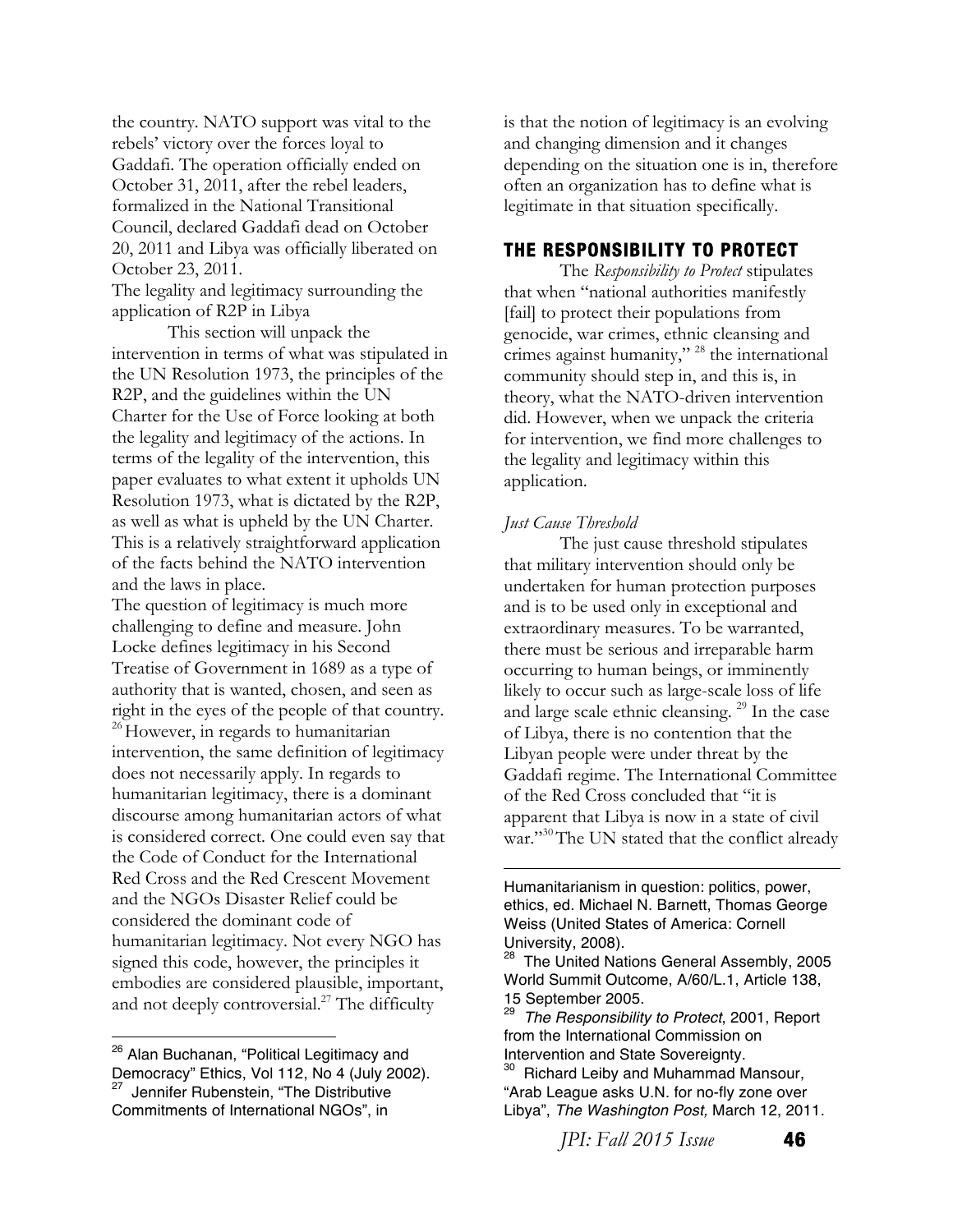had killed more than 1,000 people and forced more than 250,000 people to flee the country <sup>31</sup> and even Gaddafi himself directly threatened Benghazi's residents, saying that the army was on its way and that "we will show no mercy and no pity." 32 It cannot be denied that international aid was needed. In addition, it was the Arab League who called for the intervention and, according to the British Ambassador to the UN, Sir Mark Lyall Grant, "If you get a regional organization pressing for a particular course of action in the council, then that has a disproportionate influence." <sup>33</sup> Based on this, one can believe there a legal just cause for the intervention into Libya.

However, there are several issues of contention with how the international community reacted to the situation in Libya, which raises questions about its legitimacy. To start with, Patrick Stewert, a Council of Foreign Relations specialist, has argued that the international community has not applied the principles of intervening under a just cause when there is a threat to people universally. There has been no intervention in countries undergoing great human catastrophes, such as in the Ivory Coast in 2011, or in response to the violent and bloody protests in Yemen, Bahrain, and most controversially no united, Security Council endorsed, intervention in Syria since the conflict emerged in  $2012^{34}$ . Likewise, the resolution was not implemented to stop Israel from bombing Gaza in late 2008 and early 2009, which resulted in a loss of at least 1,400

 

Palestinian lives, mostly civilians.<sup>35</sup> Thus, as much as the intervention may have been executed with just cause of protecting a threatened people, one has to question if there were ulterior intentions behind the decisions to invade in this case.

The notion of an ulterior reasoning for the intervention has been raised several times by the world oil and business press suggesting that a central motivation was oil. Libya is the  $12<sup>th</sup>$  largest exporter of oil in the world, and the largest supplier in Africa.<sup>36</sup> Several of the world's major oil companies have invested in Libya, including ENI of Italy, Total of France, Conoco-Phillips of the US, and BP of Britain, among many others. At the time of the popular uprising against Gaddafi, there was considerable anxiety in oil circles about the possibility of generalized political breakdown and chaos, with attendant threats to oil supplies and investments and this concern was noted repeatedly in the world oil and business press.

Further, as time passed, there was a growing sentiment within the United Nations that the civilian protection operation in Libya had been expeditiously co-opted by Western supporters of regime change. It was felt that NATO was no longer acting solely as a defensive shield for populations at risk, but as the Libyan rebels' air force. India's Ambassador to the UN, Hardeep Singh Puri, described NATO as the "armed wing" of the Security Council and argued that the objective in Libya had shifted from protecting civilians in Benghazi to overthrowing the regime in Tripoli. 37

This argument seems to uphold further when one looks at what was requested

<sup>&</sup>lt;sup>31</sup> *Ibid.* 62<br><sup>32</sup> Simon Adams, "Libya and the Responsibility to Protect: Results and Prospects" *Global Policy Online,* March 28, 2014.

<sup>&</sup>lt;sup>33</sup> BBC World News, "Why the UN acted over Libya and Ivory Coast- but not Syria", *BBC World News*, May 15, 2011.

 $34$  At the time of writing this paper, there had been no international intervention endorsed by the United Nations in Syria.

<sup>35</sup> Marjorie Cohn, "Stop Bombing Libya", *The Huffington Post: World Edition,* March 21, 2011. <sup>36</sup> Christoph Hasselbach and Nicole Goebel, "Disruption to Libyan oil supply highlights need for EU energy diversification", *DW Online*, 3

January 2011. <sup>37</sup> Adams, "Libya and the Responsibility to Protect: Results and Prospects."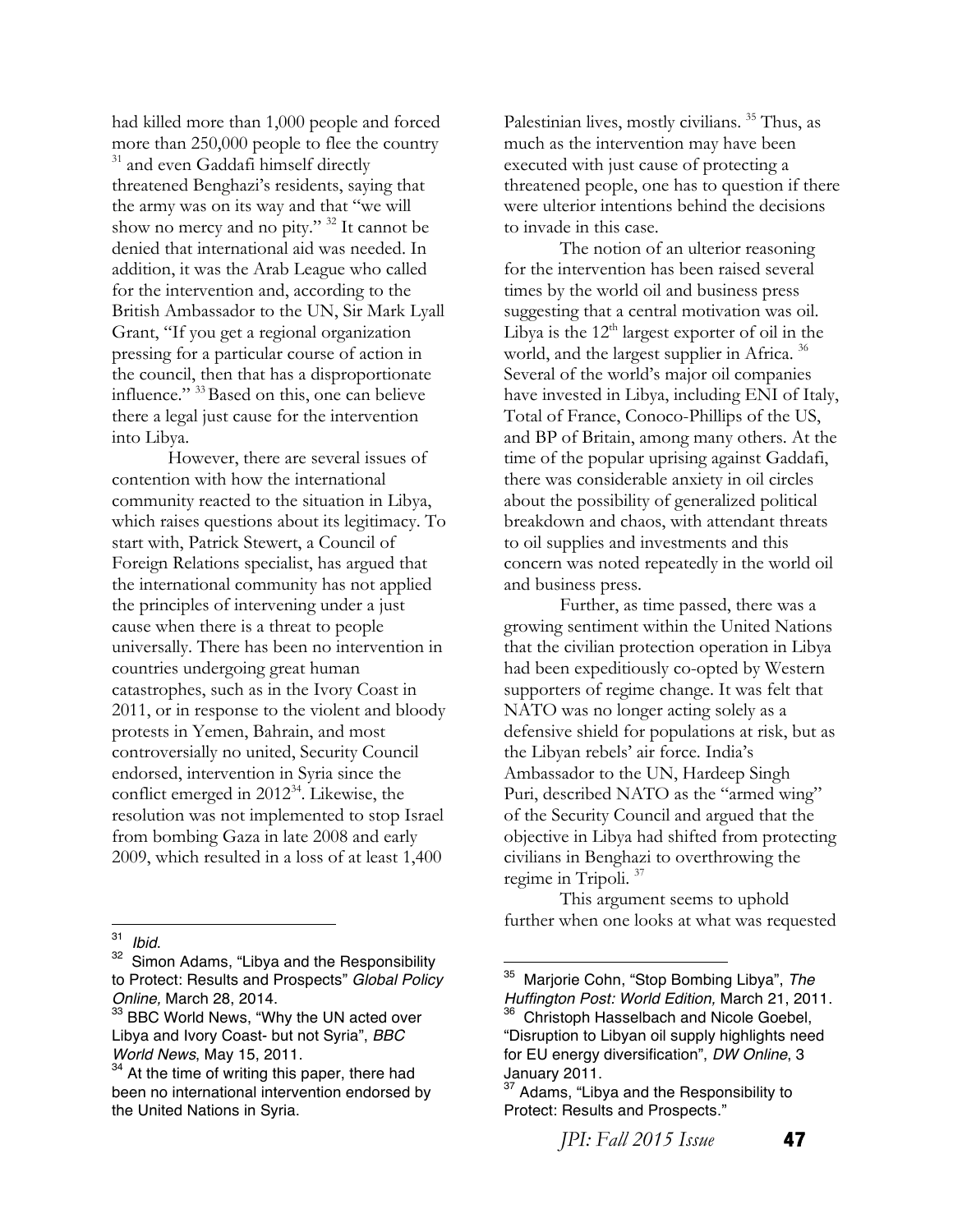by the Libyan opposition when they originally called for intervention. Originally, what the Libyan opposition, as well as the Arab League, asked for was a "no-fly-zone" which Resolution 1973 did provide. However, it is hard to argue that the Arab League wanted a foreign military intervention. In fact, the Arab League criticized the definition of protecting civilians that NATO used. "What has happened in Libya differs from the goal of imposing a no-fly zone and what we want is the protection of civilians and not bombing other civilians," Arab League secretary general Amr Mussa stated. 38 The intervention did not meet the expectations that Libyan people had - it was more severe and caused more harm and destruction than was necessary.

Thus, looking at the legality of a *just cause principle,* on paper there was a *just cause* to protect the people of Libya and the intervention, although destructive, did save lives. However, whether this was the real motivation behind the intervention and whether the international community acted with full transparency about their motives, makes the legitimacy behind the *just cause* questionable.

The Precautionary Principles The Precautionary principles stipulate that a military intervention must have the purpose of halting or averting human suffering. The use of force must be the last resort. Military intervention can only be justified when every non-military option for the prevention or peaceful resolution of the crisis has been explored, with reasonable grounds for believing lesser measures would not have succeeded. Lastly, proportional means must be employed. The scale, duration, and intensity of the planned military intervention should be the minimum necessary to secure

 

the defined human protection objective.<sup>39</sup> This is further stated in the UN Charter, which states that the use of force should only be used as a last resort and must be endorsed by the United Nations.

In terms of the justification behind the use of force in Libya, there has been wide criticism throughout the international community. Former Australian Foreign Minister and a principal author of the *Responsibility to Protect* concept, Gareth Evans argues that "the international military intervention in Libya is not about bombing for democracy or Muammar Qaddafi's head." Evans suggests, "it has only one justification: protecting the country's people." 40 However, Evans goes on to say that, "military action expressly designed to kill Gaddafi or force him into exile, to ensure rebel victory in a civil war, or to achieve a more open and responsive system of government in Libya is simply not permissible under the explicit legal terms of UN resolution 1973. Nor is it permissible under the moral first principles of the Responsibility to Protect doctrine." <sup>41</sup> However, it is true that the removal of perpetrators of mass atrocities can be a permissible outcome, but this motivation should not become the objective of such interventions.The R2P is mandated to protect civilians and this is what was intended with Resolutions 1970 and 1973 permitting intervention into Libya. However, this notion was stretched to justify actions, which were not necessarily imagined under the intentions of the resolutions.<sup>4</sup>

Furthermore, it is clear that the use of force was not a last resort measure. Marjorie Cohn argues that 'all necessary measures'

*JPI: Fall 2015 Issue* **48** 

<sup>&</sup>lt;sup>38</sup> Zesham, "Arab League criticizes NATO strikes on Libya", *Zesham Blogspot Online,* March 20, 2011.

<sup>39</sup> *The Responsibility to Protect*, 2001, Report from the International Commission on Intervention and State Sovereignty. <sup>40</sup> Gareth Evans and Mohamed Sahnoun, "The

Responsibility to Protect", *Foreign Affairs, Vol 81, No, 6 (December 2002).*

<sup>41</sup> *Ibid*. <sup>42</sup> *Ibid*.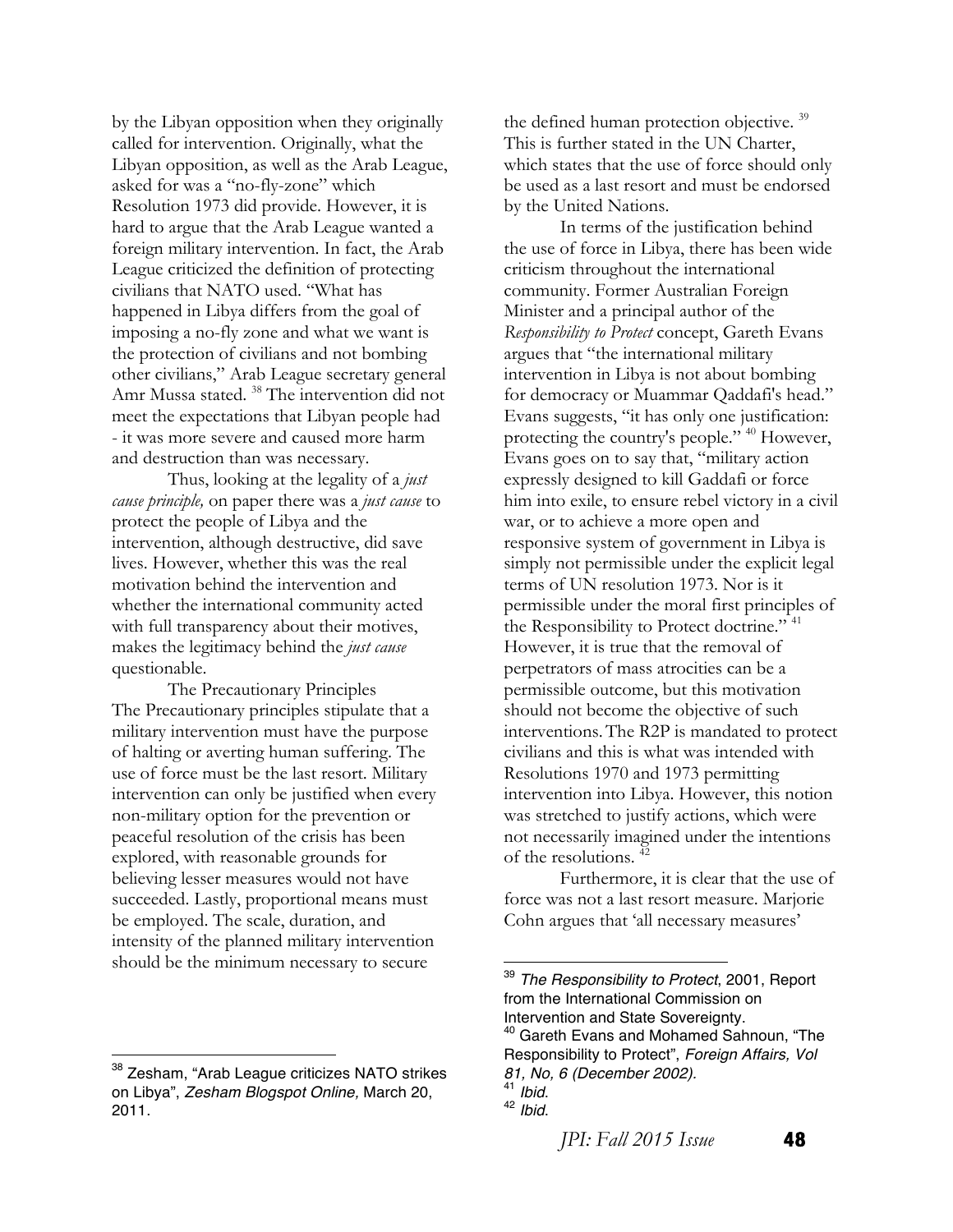should first have been about exploring peaceful measures to settle the conflict and, in the case of Libya, these peaceful means were not exhausted before western powers began bombing Libya. 43 In Libya, a peaceful agreement between parties had not been sought; sanctions had been applied, travel bans placed, and assets frozen, but negotiations had not been tried. In fact, NATO actually dismissed a delegation of African Union members<sup>44</sup> sent to start negotiations with Libya from the country before they could have achieved any results. 45

To elaborate on this point, this article argues there are a series of other measures, which could have been used prior to force in Libya. These include opening borders and appropriate facilities to allow Libyan civilians to flee regime violence. Considering various governments created exit routes through charter flights and land crossings for their own citizens, it should have been, not only possible, but also morally correct to create an exit mechanism for Libyans. Second, all available means for providing direct humanitarian assistance on the ground to the Libyan population should have been utilized, including aid convoys to eastern Libya through Egypt and to western Libya through Tunisia. Third, Gaddafi's assets and those of remaining elements of the regime should have been frozen and later used to promote reconciliation and development of the future government. Fourth, governments with ties to Libya should have immediately severed all military ties, withholding delivery of material and cancelling all outstanding contracts. Finally, an arms embargo should have been imposed preventing the sale or delivery of military equipment or personnel (including foreign mercenaries) to the Libyan state security forces. Sanctions that targeted

military material, services, and the movement of reinforcements from among foreign mercenaries should have been used. Sanctions that go beyond these aims would run the risk of causing more harm to civilians than to the regime.<sup>46</sup> Yet, instead of trying these tactics, the R2P was used as a justification for rapid military intervention.

Lastly, the notion of proportionality has been another area of contention in the case of Libya when looking at "does the ends justify the means," or, in other words, was the attack and suffering proportional to the force used. The NATO intervention and sevenmonth conflict left Libya with thousands of people dead, material damage, completely destroyed towns, and left the country without a functioning government. $47$  In the sevenmonth conflict, NATO had launched 9,700 strikes in an attempt to "dismantle the pro-Qaddafi military and militias." 48As can be expected, within these strikes, there were a significant number of civilian casualties. NATO admitted "a missile strike hit a civilian home in the Libyan capital of Tripoli today, killing a number of civilians including at least two toddlers. Though far from the first strike to kill civilians in the Libyan War, it is the first that NATO officials have admitted to." *<sup>49</sup>* It is unknown the total number of civilians killed in the air strikes, but many questions have been asked about the targets of the NATO strikes.<sup>50</sup>

The country, as it stands, has no functioning government and approximately 370,000

 

<sup>46</sup> Ash Bâli and Ziad Abu-Rish, "On International Intervention and the Dire Situation in Libya", *Jadaliyya Online,* February 23, 2011. <sup>47</sup> Adams, "Libya and the Responsibility to Protect: Results and Prospects."<br><sup>48</sup> C.J. Chives and Eric Schmitt, "In Strikes on Libya by NATO, an Unspoken Civilian Toll", *New York Times,* December 17, 2011. <sup>49</sup> Jayshree Bajoria. "Libya and the Responsibility to Protect", *Council for Foreign Relations,* March 24, 2011. <sup>50</sup> Chives and Schmitt, "In Strikes on Libya by NATO, an Unspoken Civilian Toll."

*JPI: Fall 2015 Issue* **49** 

<sup>&</sup>lt;sup>43</sup> Cohn, "Stop Bombing Libya."

<sup>&</sup>lt;sup>44</sup> This delegation was made up from South Africa, Mauritius, Uganda, Mali and the Democratic Republic of Congo <sup>45</sup> Cohn, "Stop Bombing Libya."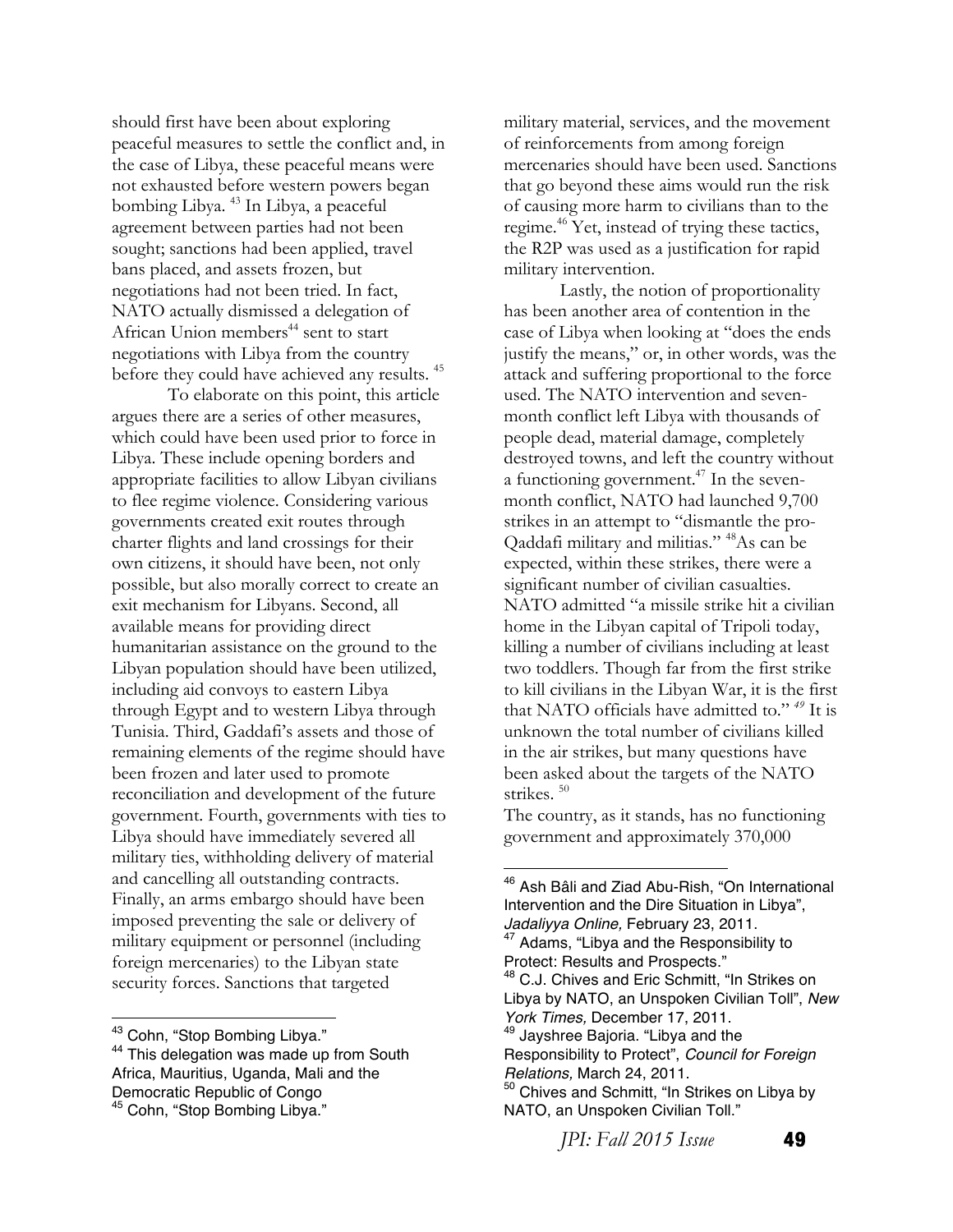people of concern, including internally displaced persons, refugees, and migrants as of December 2014.<sup>51</sup> The migration crisis plaguing Europe at the moment is a result of the intervention in Libya, which lacked a longterm strategy for improving the lives of the Libyan people. As stated by Chives and Schmitt, "in Libya, NATO's inattention to its unintended victims has also left many wounded civilians with little aid in the aftermath of the country's still-chaotic change in leadership."  $52$ 

Considering the use of force in the intervention was not a last resort nor did it seem in line with what the Libyan people wanted or was executed with as minimal damage as possible, the legality and legitimacy of the use of force are questionable within this intervention especially.

#### **THE RIGHT AUTHORITY**

The R2P resolution states that the right authority must endorse the intervention and the Security Council is the supreme body to authorize and authorization should in all cases be sought prior to any military intervention action being carried out.<sup>53</sup> It is clear that the United Nation endorsed the intervention into Libya. As noted above, there is contention over the application of the use of force and interpretation of the mandate, but, in essence, the 'right authority' did endorse the intervention. However, one issue is the fact that even though the UN was asked to intervene in the conflict in Libya, it is hard to tell who exactly asked for this intervention and who was against it; there was very little clarity in the situation about who the enemy was. In addition, the request to intervene did

 

http://www.unhcr.org/pages/49e485f36.html [accessed 09 November 2015].

come from Libya, as stated above, but the strategy of the intervention was not in-line with what was requested - a no-fly zone and relief for humanitarian suffering.

Thus, when reflecting on all these points and the language behind the UN Resolution 1973, the legality and legitimacy of the intervention does come into question. The intervention, as endorsed by the United Nations, should have been driven by humanitarian intentions, aiming to save the people from being further harmed by Gaddafi forces. The idea of regime change and the removal of a leader was not within the mandate from the UN nor was the use of force explicitly mentioned. It is clear that the intervention and conflict has left the country destabilized and destroyed to a large extent.

Overall, it is also apparent that the legality of the intervention does meet some of the conditions of a legal intervention, but certain aspects of its application are questionable. However, in regards to the legitimacy, it is clear - the intervention was illegitimate and the actions taken were not in line with the best interest of the Libyan people or to prevent a destabilizing humanitarian situation, but were taken to remove a leader and incite regime change.

#### **CONCLUSION**

Ultimately, it is fair to conclude that the intervention in Libya was more legal than it was legitimate, but the legality of the use of force is questionable at best. Added to this, the legitimacy of the intervention in terms of upholding principles of honesty and transparency in action is lacking entirely. As Patrick Stewert argues, "there is bound to be selectivity and inconsistency in the application of the responsibility to protect norm given the complexity of national interests at stake in U.S. calculations and in the calculations of other major powers involved in these situations."<sup>54</sup>

*JPI: Fall 2015 Issue* **50** 

<sup>&</sup>lt;sup>51</sup> "Libya Country Page",

<sup>52</sup> Chives and Schmitt, "In Strikes on Libya by NATO, an Unspoken Civilian Toll."<br><sup>53</sup> The Besponsibility to Protect 20

<sup>53</sup> *The Responsibility to Protect*, 2001, Report from the International Commission on Intervention and State Sovereignty.

<sup>&</sup>lt;sup>54</sup> Bajoria. "Libya and the Responsibility to Protect."